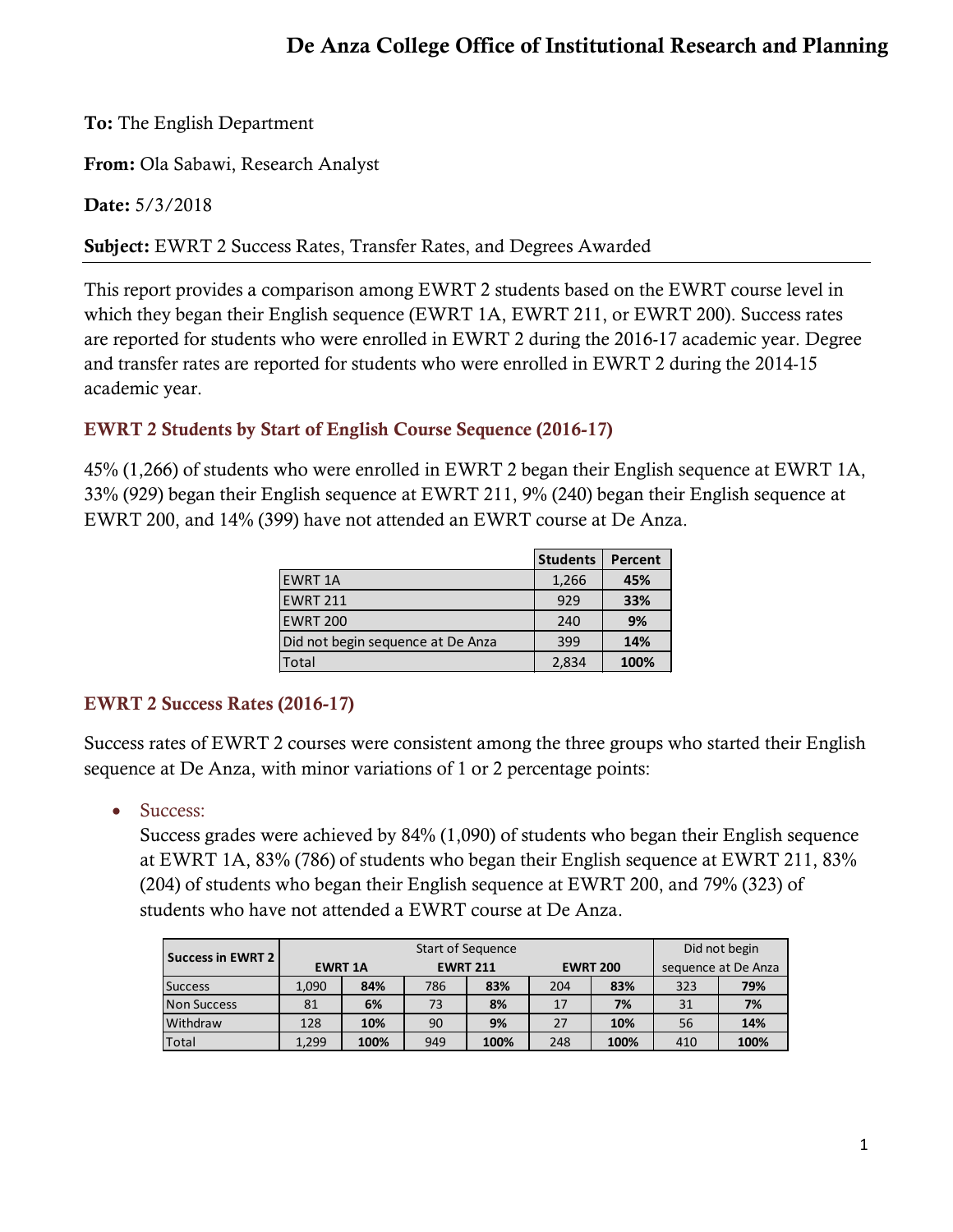

## EWRT 2 Success Rates by Ethnicity (2016-17)

#### African American Students:

The highest EWRT 2 success rate achieved by African American students (88%; 14) was among the group that did not register in prior EWRT courses at De Anza. The lowest success rate (80%; 39) was among the group that began their sequence at EWRT 211.

## Asian Students:

The highest EWRT 2 success rate achieved by Asian students (87%; 532) was among the group that began their sequence at EWRT 1A. The lowest success rate (81%; 138) and the highest withdraw rate (14%; 24) were among the group that did not register in prior EWRT courses at De Anza. Non-success rates were between 5% and 6% among all "start of sequence" groups.

## Filipino Students:

The highest EWRT 2 success rate achieved by Filipino students (88%; 66) was among the group that began their sequence at EWRT 211. The lowest success rate (71%; 22) was among the group that did not register in prior EWRT courses at De Anza.

## Latino/a Students:

Latino/a students received the lowest success rates in all "start of sequence" groups when compared with other student ethnicities. The highest EWRT 2 success rate achieved by Latino/a students (78%; 244) was among the group that began their sequence at EWRT 211. The highest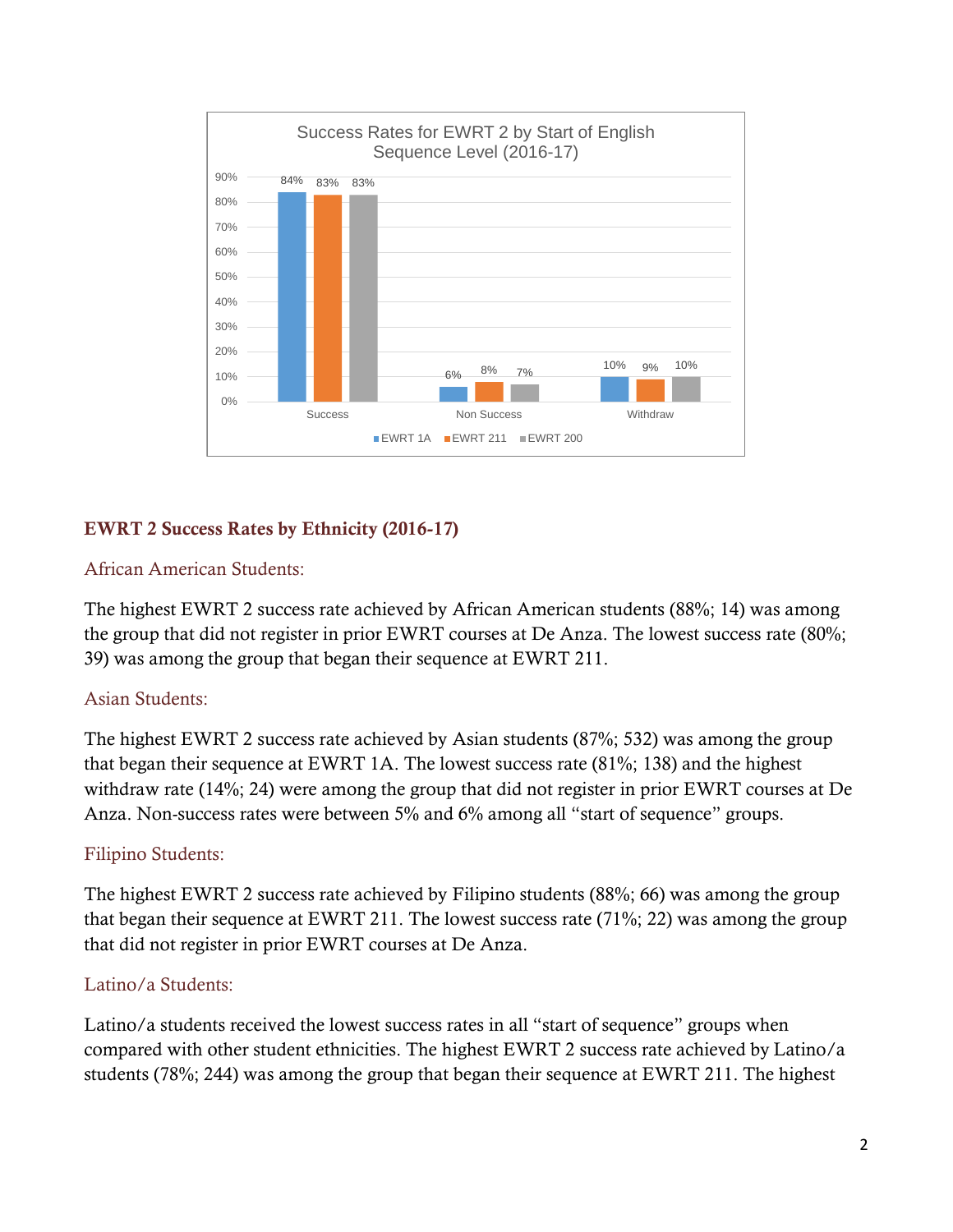non-success rate (13%; 12) was among the group that did not register in prior EWRT courses at De Anza. Withdraw rates were between 11% and 15% among all "start of sequence" groups.

#### White Students:

The highest EWRT 2 success rates achieved by White students (83%) were among the group that began their sequence at EWRT 211 (82) and the group that began their sequence at EWRT 1A (218). The highest withdraw rate (12%; 12) was among the group that did not register in prior EWRT courses at De Anza.

|                  |                  | <b>Success in EWRT 2</b> |         |                    |         |                |         |              |         |
|------------------|------------------|--------------------------|---------|--------------------|---------|----------------|---------|--------------|---------|
| Start of         | <b>Ethnicity</b> | <b>Success</b>           |         | <b>Non Success</b> |         | Withdraw       |         | <b>Total</b> |         |
| Sequence         |                  | Grades                   | Percent | Grades             | Percent | Grades         | Percent | Grades       | Percent |
|                  | African American | 36                       | 86%     | 3                  | 7%      | 3              | 7%      | 42           | 100%    |
|                  | Asian            | 532                      | 87%     | 32                 | 5%      | 45             | 7%      | 609          | 100%    |
| <b>EWRT 1A</b>   | Filipino         | 101                      | 86%     | 6                  | 5%      | 11             | 9%      | 118          | 100%    |
|                  | Latino/a         | 186                      | 74%     | 27                 | 11%     | 38             | 15%     | 251          | 100%    |
|                  | White            | 218                      | 83%     | 14                 | 5%      | 30             | 11%     | 262          | 100%    |
|                  | Other            | 58                       | 81%     | $\overline{4}$     | 6%      | 10             | 14%     | 72           | 100%    |
|                  | African American | 39                       | 80%     | $\overline{7}$     | 14%     | 3              | 6%      | 49           | 100%    |
|                  | Asian            | 340                      | 86%     | 21                 | 5%      | 35             | 9%      | 396          | 100%    |
| <b>EWRT 211</b>  | Filipino         | 66                       | 88%     | 3                  | 4%      | 6              | 8%      | 75           | 100%    |
|                  | Latino/a         | 244                      | 78%     | 33                 | 11%     | 34             | 11%     | 311          | 100%    |
|                  | White            | 82                       | 83%     | 9                  | 9%      | 8              | 8%      | 99           | 100%    |
|                  | Other            | 46                       | 82%     | 5                  | 9%      | 5              | 9%      | 56           | 100%    |
|                  | African American | 14                       | 82%     | $\mathbf{1}$       | 6%      | $\overline{2}$ | 12%     | 17           | 100%    |
|                  | Asian            | 124                      | 84%     | 9                  | 6%      | 14             | 10%     | 147          | 100%    |
| <b>EWRT 200</b>  | Filipino         | 5                        | 83%     | 0                  | 0%      | $\mathbf{1}$   | 17%     | 6            | 100%    |
|                  | Latino/a         | 45                       | 74%     | $\overline{7}$     | 11%     | 9              | 15%     | 61           | 100%    |
|                  | White            | 8                        | 89%     | $\overline{0}$     | 0%      | $\mathbf{1}$   | 11%     | 9            | 100%    |
|                  | Other            | 19                       | 95%     | $\mathbf{1}$       | 5%      | $\mathbf{0}$   | 0%      | 20           | 100%    |
|                  | African American | 14                       | 88%     | $\overline{0}$     | 0%      | $\overline{2}$ | 13%     | 16           | 100%    |
| Did not          | Asian            | 138                      | 81%     | 9                  | 5%      | 24             | 14%     | 171          | 100%    |
| begin            | Filipino         | 22                       | 71%     | 3                  | 10%     | 6              | 19%     | 31           | 100%    |
| sequence         | Latino/a         | 67                       | 74%     | 12                 | 13%     | 11             | 12%     | 90           | 100%    |
| at De Anza White |                  | 80                       | 82%     | 6                  | 6%      | 12             | 12%     | 98           | 100%    |
|                  | Other            | 13                       | 81%     | $\mathbf{1}$       | 6%      | $\overline{2}$ | 13%     | 16           | 100%    |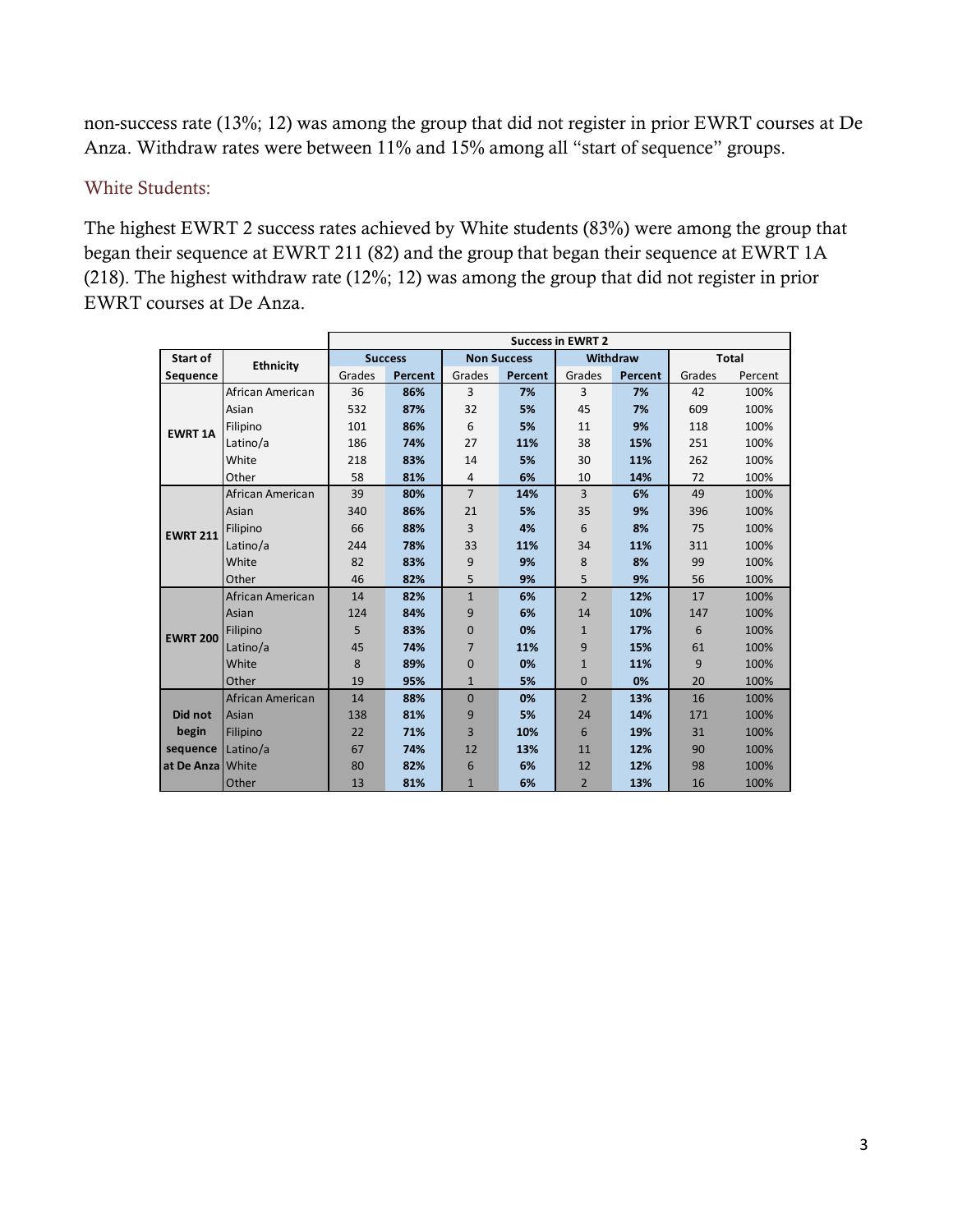#### Degrees Awarded and Transfer Rates

Degree and transfer rates are reported for students who successfully completed an EWRT 2 course during the 2014-15 academic year.

Degrees Awarded:

• Students who began their sequence at EWRT 1A:

66% (680) were not awarded degrees at De Anza while 20% (219) received an Associate in Arts, 7% (75) received an Associate in Science with an intent to transfer, 3% (43) received an Associate in Arts with an intent to transfer, 2% (18) received a Certificate of Achievement, and 1% (13) received an Associate in Science.

- Students who began their sequence at EWRT 211: 58% (373) were not awarded degrees at De Anza while 28% (184) received an Associate in Arts, 9% (53) received an Associate in Science with an intent to transfer, 3% (22) received an Associate in Arts with an intent to transfer, 1% (7) received a Certificate of Achievement, and 1% (7) received an Associate in Science.
- Students who began their sequence at EWRT 200: 66% (67) were not awarded degrees at De Anza while 25% (32) received an Associate in Arts, 5% (6) received an Associate in Science with an intent to transfer, 2% (2) received an Associate in Science, and 1% (2) received an Associate in Arts with an intent to transfer.

| De Anza Degrees Awarded to       | Where students started in their EWRT Sequence |         |                 |         |                 |         |                        |         |
|----------------------------------|-----------------------------------------------|---------|-----------------|---------|-----------------|---------|------------------------|---------|
| Students who Passed EWRT 2       | <b>EWRT 1A</b>                                |         | <b>EWRT 211</b> |         | <b>EWRT 200</b> |         | Did not begin sequence |         |
| Between Fall and Spring of 2014- |                                               |         |                 |         |                 |         | at De Anza             |         |
| 15                               | <b>Students</b>                               | Percent | Students        | Percent | <b>Students</b> | Percent | <b>Students</b>        | Percent |
| Associate in Arts                | 219                                           | 20%     | 184             | 28%     | 32              | 25%     | 61                     | 18%     |
| Associate in Arts-Transfer       | 43                                            | 3%      | 22              | 3%      |                 | 1%      | 15                     | 4%      |
| Associate in Science             | 13                                            | 1%      |                 | 1%      |                 | 2%      |                        | 1%      |
| Associate in Science-Transfer    | 75                                            | 7%      | 53              | 9%      | 6               | 5%      | 26                     | 7%      |
| Certificate of Achievement       | 18                                            | 2%      |                 | 1%      |                 | 0%      | 10                     | 2%      |
| No Degrees Awarded               | 680                                           | 66%     | 373             | 58%     | 67              | 66%     | 203                    | 68%     |
| Total                            | 1,048                                         | 100%    | 646             | 100%    | 110             | 100%    | 317                    | 100%    |